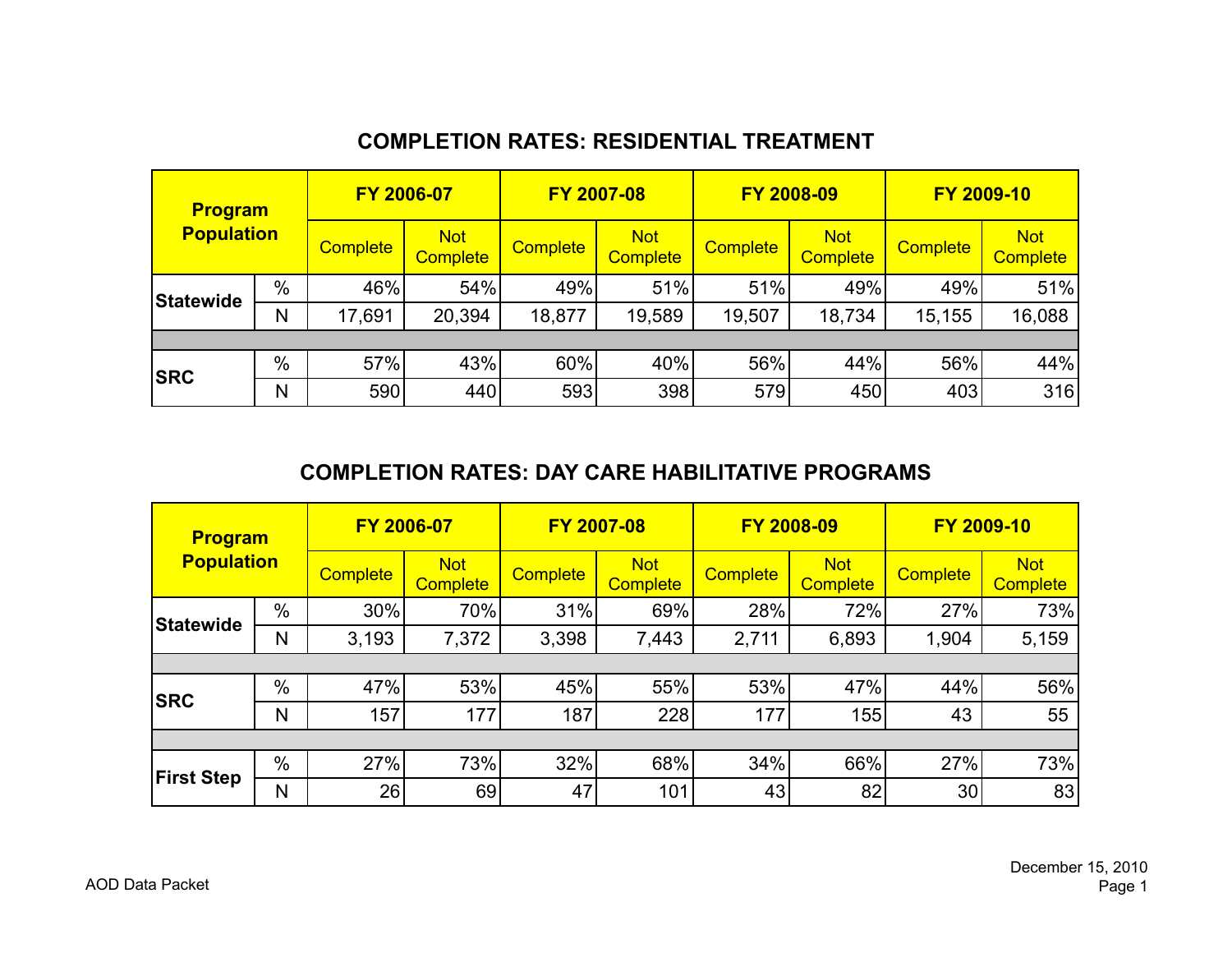| <b>Program</b>    |                |                 | FY 2006-07                    |                 | FY 2007-08                    | FY 2008-09      |                               |                 | FY 2009-10                    |
|-------------------|----------------|-----------------|-------------------------------|-----------------|-------------------------------|-----------------|-------------------------------|-----------------|-------------------------------|
| <b>Population</b> |                | <b>Complete</b> | <b>Not</b><br><b>Complete</b> | <b>Complete</b> | <b>Not</b><br><b>Complete</b> | <b>Complete</b> | <b>Not</b><br><b>Complete</b> | <b>Complete</b> | <b>Not</b><br><b>Complete</b> |
|                   | $\%$           | 30%             | 70%                           | 32%             | 68%                           | 33%             | 67%                           | 34%             | 66%                           |
| <b>Statewide</b>  | $\mathsf{N}$   | 32,051          | 75,313                        | 35,394          | 743,944                       | 36,591          | 73,030                        | 29,033          | 56,286                        |
|                   |                |                 |                               |                 |                               |                 |                               |                 |                               |
| <b>MIR</b>        | %              | 65%             | 35%                           | 79%             | 21%                           | 73%             | 27%                           | 78%             | 22%                           |
|                   | $\mathsf{N}$   | 51              | 27                            | 46              | 12                            | 32              | 12                            | 25              | $\overline{7}$                |
| <b>WOW</b>        | %              | 63%             | 37%                           | 69%             | 31%                           | 64%             | 36%                           | 68%             | 32%                           |
|                   | $\mathsf{N}$   | 31              | 15                            | 38              | 17                            | 28              | 16                            | 32              | 15                            |
| <b>MRS</b>        | %              | 25%             | 75%                           | 31%             | 69%                           | 32%             | 68%                           | 55%             | 45%                           |
|                   | $\mathsf{N}$   | 129             | 383                           | 125             | 281                           | 104             | 225                           | 24              | 20                            |
|                   | $\%$           | 48%             | 52%                           | 40%             | 60%                           | 42%             | 58%                           | 45%             | 55%                           |
| <b>ADC</b>        | $\mathsf{N}$   | 50              | 54                            | 50              | 75                            | 48              | 66                            | 37              | 46                            |
|                   | $\%$           | 32%             | 68%                           | 36%             | 64%                           | 33%             | 67%                           | 40%             | 60%                           |
| <b>SRC</b>        | N              | 146             | 311                           | 203             | 359                           | 165             | 334                           | 210             | 314                           |
|                   | $\%$           | 55%             | 45%                           | 64%             | 36%                           | 62%             | 38%                           | 27%             | 73%                           |
| <b>TRS</b>        | N              | 163             | 132                           | 165             | 92                            | 153             | 92                            | 15              | 41                            |
|                   | $\%$           | 7%              | 93%                           | 7%              | 93%                           | 8%              | 92%                           | 17%             | 83%                           |
| <b>BHS-H</b>      | N              | 4               | 53                            | 5               | 69                            | 12              | 138                           | 26              | 131                           |
|                   | $\%$           | 0%              | 100%                          | 4%              | 96%                           | 11%             | 89%                           | 11%             | 89%                           |
| <b>BHS-T</b>      | $\mathsf{N}$   | $\overline{0}$  | 13                            | 1               | 25                            | $\overline{2}$  | 17                            | $\overline{2}$  | 16                            |
|                   |                |                 |                               |                 |                               |                 |                               |                 |                               |
| <b>Eastside</b>   | %              | 50%             | 50%                           |                 |                               |                 |                               |                 |                               |
|                   | N              | 22              | 22                            | $\overline{0}$  | 0                             | $\mathbf 0$     | 0                             |                 |                               |
| <b>First Step</b> | $\%$           | 40%             | 60%                           | 50%             | 50%                           |                 |                               |                 |                               |
|                   | $\overline{N}$ | $\overline{2}$  | 3                             | $\overline{2}$  | $\overline{2}$                | $\mathbf 0$     | 0                             | 0               | $\mathbf 0$                   |
|                   | $\%$           | 22%             | 78%                           | 19%             | 81%                           | 42%             | 58%                           |                 |                               |
| Patterson         | $\mathsf{N}$   | 4               | 14                            | 9               | 39                            | 13              | 18                            |                 |                               |

#### **COMPLETION RATES: OUTPATIENT DRUG FREE**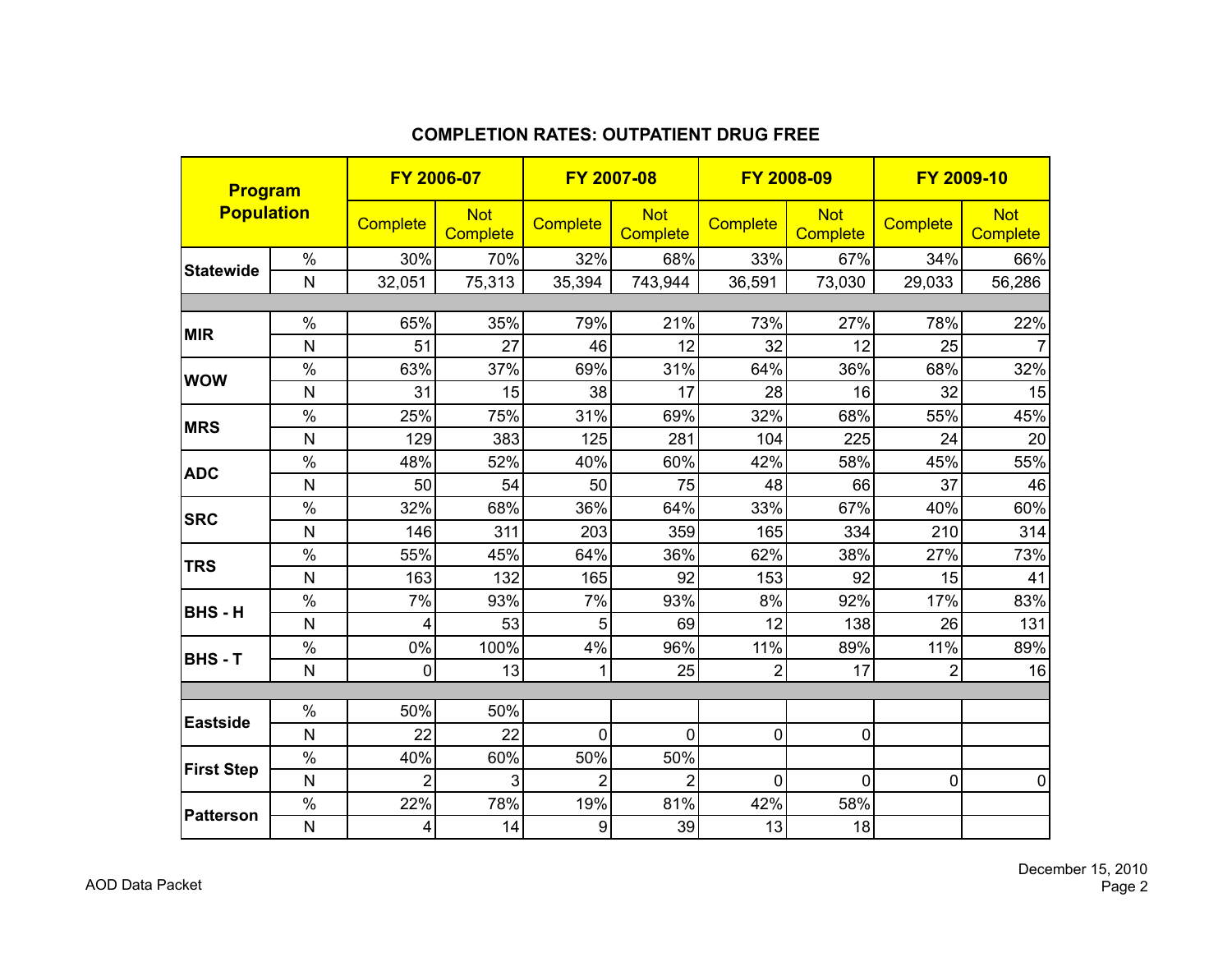## **ABSTINENCE RATES: RESIDENTIAL**

|                | <b>Population</b>      |               | FY 2007-08 |               | FY 2008-09 |               | FY 2009-10 |  |
|----------------|------------------------|---------------|------------|---------------|------------|---------------|------------|--|
| <b>Program</b> |                        | $\frac{1}{2}$ |            | $\frac{9}{6}$ |            | $\frac{1}{2}$ |            |  |
|                | Drug Users             | 84%           | 16,272     | 83%           | 16,337     | 82%           | 13,442     |  |
| Statewide      | <b>Alcohol Users</b>   | 81%           | 4,839      | 77%           | 5,258      | 80%           | 4,801      |  |
|                | Injecting Users        | 84%           | 2,924      | 80%           | 3,098      | 80%           | 2,849      |  |
|                |                        |               |            |               |            |               |            |  |
|                | Drug Users             | 79%           | 415        | 73%           | 403        | 71%           | 250        |  |
| <b>SRC</b>     | <b>Alcohol Users</b>   | 79%           | 97         | 74%           | 100        | 74%           | 77         |  |
|                | <b>Injecting Users</b> | 76%           | 115        | 68%           | 92         | 71%           | 63         |  |

## **ABSTINENCE RATES: DAY CARE HABILITATIVE**

|                   |                        | FY 2007-08    |       |               | FY 2008-09 | FY 2009-10    |       |  |
|-------------------|------------------------|---------------|-------|---------------|------------|---------------|-------|--|
| <b>Program</b>    | <b>Population</b>      | $\frac{1}{2}$ | N     | $\frac{1}{2}$ | N          | $\frac{1}{2}$ | N     |  |
|                   | Drug Users             | 77%           | 2,910 | 79%           | 2,384      | 78%           | 1,762 |  |
| Statewide         | <b>Alcohol Users</b>   | 78%           | 575   | 74%           | 473        | 76%           | 399   |  |
|                   | <b>Injecting Users</b> | 78%           | 369   | 80%           | 266        | 75%           | 186   |  |
|                   |                        |               |       |               |            |               |       |  |
|                   | Drug Users             | 88%           | 195   | 87%           | 190        | 75%           | 44    |  |
| <b>SRC</b>        | <b>Alcohol Users</b>   | 81%           | 48    | 81%           | 25         | 79%           | 15    |  |
|                   | <b>Injecting Users</b> | 82%           | 40    | 91%           | 41         | 50%           | 5     |  |
|                   |                        |               |       |               |            |               |       |  |
|                   | Drug Users             | 78%           | 94    | 88%           | 67         | 78%           | 42    |  |
| <b>First Step</b> | <b>Alcohol Users</b>   | 88%           |       | 70%           | 7          | 100%          | 3     |  |
|                   | <b>Injecting Users</b> | 80%           | 16    | 100%          | 13         | 57%           | 4     |  |

Note: N is total number of people abstinent at discharge.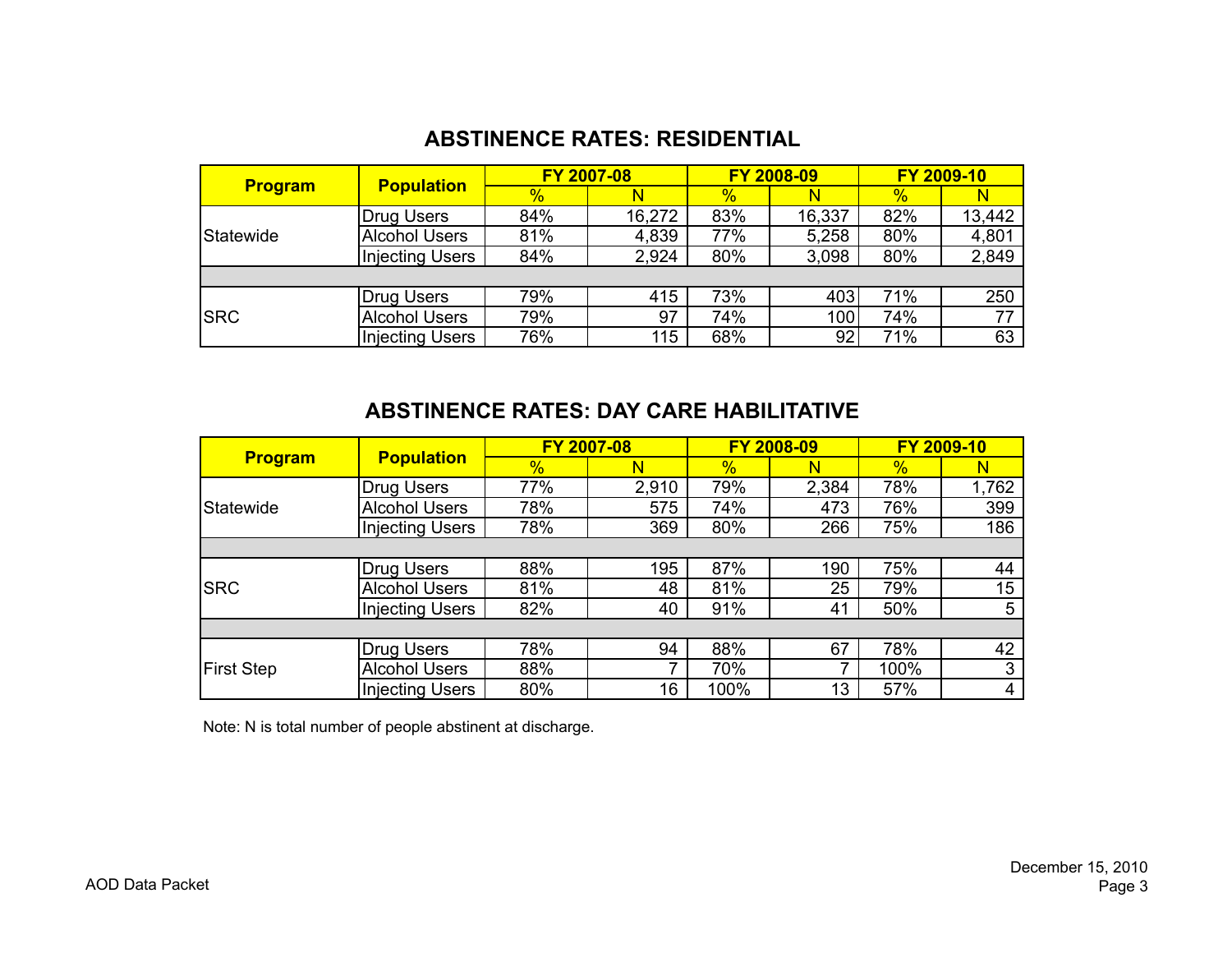### **ABSTINENCE RATES: OUTPATIENT DRUG FREE**

|                                     |                        |      | FY 2007-08      |        | FY 2008-09      |      | FY 2009-10      |
|-------------------------------------|------------------------|------|-----------------|--------|-----------------|------|-----------------|
| <b>Program</b>                      | <b>Population</b>      | %    | N               | %      | N               | %    | N               |
|                                     | Drug Users             | 79%  | 29,717          | 81%    | 29,439          | 80%  | 22,961          |
| Statewide                           | <b>Alcohol Users</b>   | 78%  | 6,285           | 79%    | 7,175           | 79%  | 6,433           |
|                                     | <b>Injecting Users</b> | 75%  | 2,844           | 77%    | 2,907           | 79%  | 2,331           |
|                                     |                        |      |                 |        |                 |      |                 |
|                                     | Drug Users             | 82%  | 245             | 76%    | 204             | 86%  | 229             |
| <b>SRC</b>                          | <b>Alcohol Users</b>   | 91%  | 32              | 89%    | 25              | 93%  | 28              |
|                                     | <b>Injecting Users</b> | 74%  | $\overline{37}$ | $77\%$ | 34              | 78%  | $\overline{32}$ |
|                                     |                        |      |                 |        |                 |      |                 |
|                                     | Drug Users             | 89%  | 55              | 88%    | 50              | 87%  | 40              |
| <b>Adult Drug Court</b>             | <b>Alcohol Users</b>   | 100% |                 | 100%   |                 | 75%  | $\overline{3}$  |
|                                     | <b>Injecting Users</b> | 92%  | $\overline{11}$ | 81%    | $\overline{13}$ | 100% | $\overline{7}$  |
|                                     |                        |      |                 |        |                 |      |                 |
| Modesto Recovery                    | Drug Users             | 76%  | 171             | 74%    | 137             | 81%  | 21              |
| <b>Services</b>                     | <b>Alcohol Users</b>   | 82%  | 23              | 76%    | 22              | 83%  | $\overline{5}$  |
|                                     | <b>Injecting Users</b> | 77%  | 26              | 78%    | 25              | 100% |                 |
|                                     |                        |      |                 |        |                 |      |                 |
|                                     | Drug Users             | 100% | 36              | 100%   | 32              | 100% | 27              |
| Men In Recovery                     | <b>Alcohol Users</b>   | 100% | 10              | 100%   | $\overline{2}$  | 100% | 1               |
|                                     | <b>Injecting Users</b> | 100% | 11              | 100%   | 3               | 100% | 4               |
|                                     |                        |      |                 |        |                 |      |                 |
|                                     | Drug Users             | 100% | 39              | 100%   | 29              | 100% | 43              |
| Women of Wisdom                     | <b>Alcohol Users</b>   | 100% | $\overline{3}$  | 100%   | $\overline{2}$  | 100% | $\overline{3}$  |
|                                     | <b>Injecting Users</b> | 100% | $\overline{8}$  | 100%   | $\overline{7}$  | 100% | $\overline{17}$ |
|                                     |                        |      |                 |        |                 |      |                 |
|                                     | Drug Users             | 46%  | 76              | 41%    | 58              | 76%  | 25              |
| Turlock Recovery<br><b>Services</b> | <b>Alcohol Users</b>   | 44%  | 7               | 22%    | 8               | 80%  | 4               |
|                                     | <b>Injecting Users</b> | 32%  | $\overline{9}$  | 30%    | 9               | 67%  | $\overline{2}$  |

Note: N is total number of people abstinent at discharge.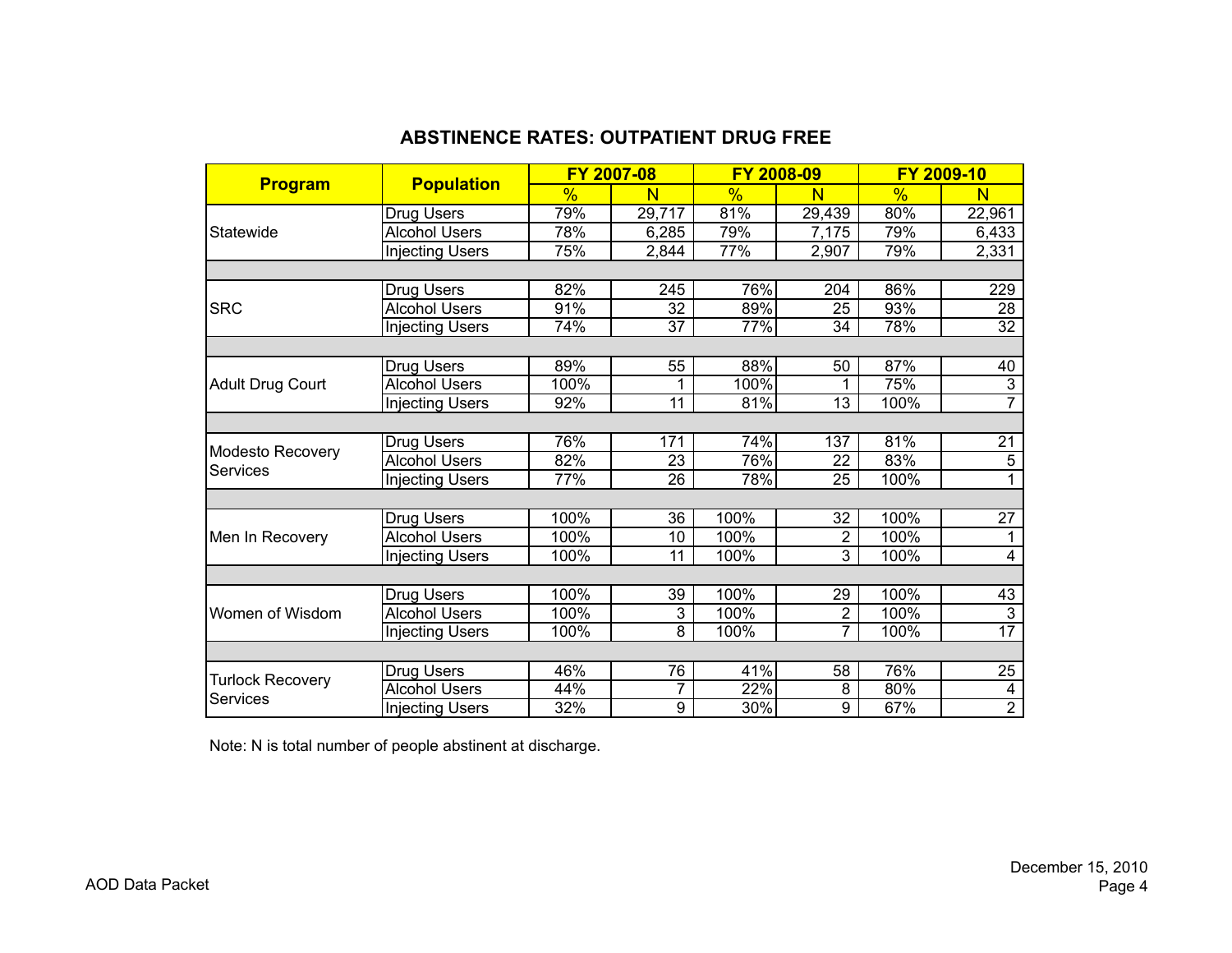# **USED SOCIAL SUPPORTS: RESIDENTIAL**

|                | <b>Used</b>       |               | FY 2007-08       |               |                  |                  |        | FY 2008-09       |        | FY 2009-10       |        |                  |        |  |
|----------------|-------------------|---------------|------------------|---------------|------------------|------------------|--------|------------------|--------|------------------|--------|------------------|--------|--|
| <b>Program</b> | <b>Support</b>    |               | <b>Admission</b> |               | <b>Discharge</b> | <b>Admission</b> |        | <b>Discharge</b> |        | <b>Admission</b> |        | <b>Discharge</b> |        |  |
|                | <b>Activities</b> | $\frac{9}{6}$ | N                | $\frac{0}{0}$ | N                | $\%$             | N      | %                | N.     | $\frac{0}{6}$    | N      | $\frac{9}{6}$    | N      |  |
| Statewide      | Yes               | 49%           | 12,813           | 89%           | 23,213           | 46%              | 12,597 | 88%              | 24,195 | 47%              | 10,867 | 89%              | 20,621 |  |
|                | No                | 51%           | 13,307           | 11%           | 2907             | 54%              | 14839  | 12%              | 3241   | 53%              | 12161  | 11%              | 2407   |  |
| <b>SRC</b>     | Yes               | 41%           | 280              | 81%           | 551              | 36%              | 260    | 86%              | 615    | 40%              | 186    | 83%              | 386    |  |
|                | <b>No</b>         | 59%           | 398              | 19%           | 127              | 64%              | 456    | 14%              | 101    | 60%              | 281    | 17%              | 81     |  |

## **USED SOCIAL SUPPORTS: DAY CARE HABILITATIVE**

|                   | <b>Used</b>       | FY 2007-08    |                  |               |                         |                  |                         | FY 2008-09       |       |                  | FY 2009-10      |                  |       |  |
|-------------------|-------------------|---------------|------------------|---------------|-------------------------|------------------|-------------------------|------------------|-------|------------------|-----------------|------------------|-------|--|
| <b>Program</b>    | <b>Support</b>    |               | <b>Admission</b> |               | <b>Discharge</b>        | <b>Admission</b> |                         | <b>Discharge</b> |       | <b>Admission</b> |                 | <b>Discharge</b> |       |  |
|                   | <b>Activities</b> | $\frac{9}{6}$ | N                | $\frac{9}{6}$ | $\overline{\mathsf{N}}$ | $\frac{1}{2}$    | $\overline{\mathsf{N}}$ | %                | Ñ     | $\frac{9}{6}$    | N               | %                | N     |  |
| Statewide         | Yes               | 54%           | 2,587            | 71%           | 3,398                   | 56%              | 2,143                   | 75%              | 2,875 | 58%              | 1,700           | 76%              | 2,215 |  |
|                   | No                | 46%           | 2,198            | 29%           | 1387                    | 44%              | 1684                    | 25%              | 952   | 42%              | 1217            | 24%              | 702   |  |
| <b>SRC</b>        | Yes               | 68%           | 198              | 79%           | 230                     | 75%              | 195                     | 89%              | 232   | 81%              | 65              | 79%              | 63    |  |
|                   | <b>No</b>         | 32%           | 92               | 21%           | 60                      | 25%              | 65                      | 11%              | 28    | 19%              | 15 <sub>l</sub> | 21%              | 17    |  |
|                   | Yes               | 71%           | 95               | 74%           | 98                      | 80%              | 72                      | 91%              | 82    | 75%              | 47              | 84%              | 53    |  |
| <b>First Step</b> | No                | 29%           | 38               | 26%           | 35                      | 20%              | 18                      | $9\%$            | 81    | 25%              | 16              | 16%              | 10    |  |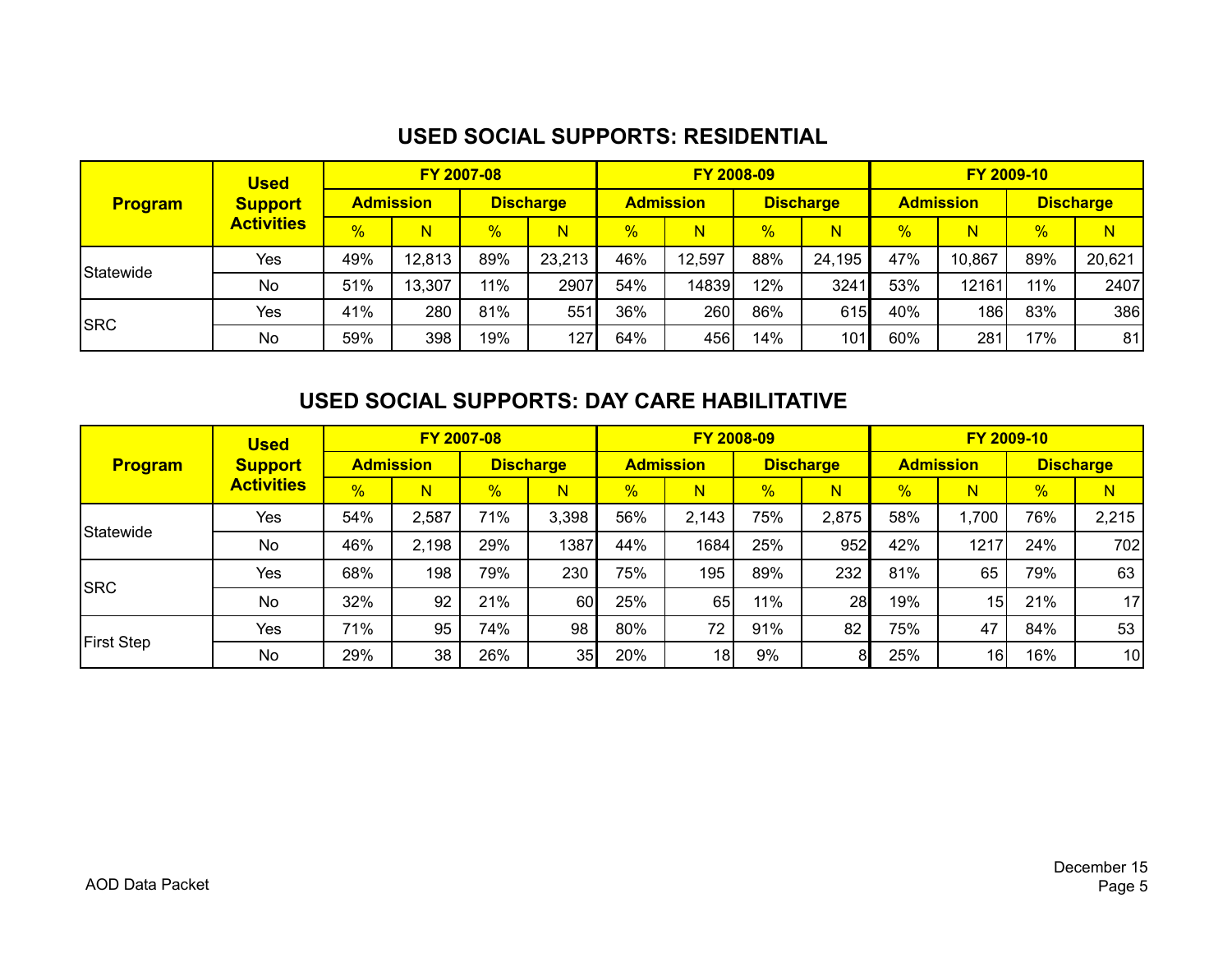## **USED SOCIAL SUPPORTS: OUTPATIENT DRUG FREE**

|                         | <b>Used</b>       |               |                  | FY 2007-08 |                          |               |                          | FY 2008-09 |                          |      | FY 2009-10       |               |                          |
|-------------------------|-------------------|---------------|------------------|------------|--------------------------|---------------|--------------------------|------------|--------------------------|------|------------------|---------------|--------------------------|
| <b>Program</b>          | <b>Support</b>    |               | <b>Admission</b> |            | <b>Discharge</b>         |               | <b>Admission</b>         |            | <b>Discharge</b>         |      | <b>Admission</b> |               | <b>Discharge</b>         |
|                         | <b>Activities</b> | $\frac{9}{6}$ | N                | %          | $\overline{\mathsf{N}}$  | $\frac{9}{6}$ | N                        | %          | N                        | %    | N                | $\frac{0}{6}$ | $\overline{\mathsf{N}}$  |
|                         | Yes               | 48%           | 22,973           | 64%        | 30,763                   | 47%           | 22,540                   | 64%        | 30,850                   | 47%  | 18,428           | 65%           | 25,358                   |
| Statewide               | <b>No</b>         | 52%           | 24,953           | 36%        | 17163                    | 53%           | 25286                    | 36%        | 16976                    | 53%  | 20545            | 35%           | 13615                    |
| <b>SRC</b>              | Yes               | 58%           | 201              | 75%        | 261                      | 58%           | 177                      | 72%        | 221                      | 72%  | 219              | 73%           | 224                      |
|                         | No                | 42%           | 145              | 25%        | 85                       | 42%           | 129                      | 28%        | 85                       | 28%  | 87               | 27%           | 82                       |
|                         | Yes               | 37%           | 25               | 88%        | 59                       | 37%           | 22                       | 92%        | 55                       | 48%  | 25               | 86%           | 43                       |
| <b>Adult Drug Court</b> | No                | 63%           | 42               | 12%        | 8                        | 63%           | 38                       | 8%         | 51                       | 52%  | 27               | 17%           | 9                        |
| Modesto                 | Yes               | 38%           | 101              | 58%        | 154                      | 36%           | 85                       | 62%        | 144                      | 39%  | 13               | 91%           | 30                       |
| Recovery<br>Services    | No                | 62%           | 164              | 42%        | 111                      | 64%           | 149                      | 38%        | 90                       | 61%  | 20 <sup>1</sup>  | 9%            | 3                        |
|                         | Yes               | 4%            | $\overline{2}$   | 72%        | 33                       | 6%            | 2                        | 79%        | 27                       | 3%   | $\mathbf{1}$     | 79%           | 23                       |
| Men In Recovery*        | <b>No</b>         | 96%           | 44               | 28%        | 13                       | 94%           | 32                       | 21%        | 7                        | 97%  | 28               | 71%           | $6\phantom{1}6$          |
| Women of                | Yes               | $0\%$         | $\sim$           | $0\%$      | $\overline{\phantom{a}}$ | 0%            | $\overline{\phantom{a}}$ | 0%         | $\overline{\phantom{0}}$ | 0%   | Ξ.               | 0%            | $\overline{\phantom{a}}$ |
| Wisdom*                 | <b>No</b>         | 100%          | 43               | 100%       | 43                       | 100%          | 31                       | 100%       | 31                       | 100% | 46               | 100%          | 46                       |
| <b>Turlock Recovery</b> | Yes               | 35%           | 65               | 53%        | 99                       | 31%           | 55                       | 51%        | 90                       | 36%  | 14               | 49%           | 19                       |
| Services                | No                | 65%           | 122              | 47%        | 88                       | 69%           | 123                      | 49%        | 88                       | 64%  | 25               | 51%           | 20                       |

\* Researching data anomalies in these two programs.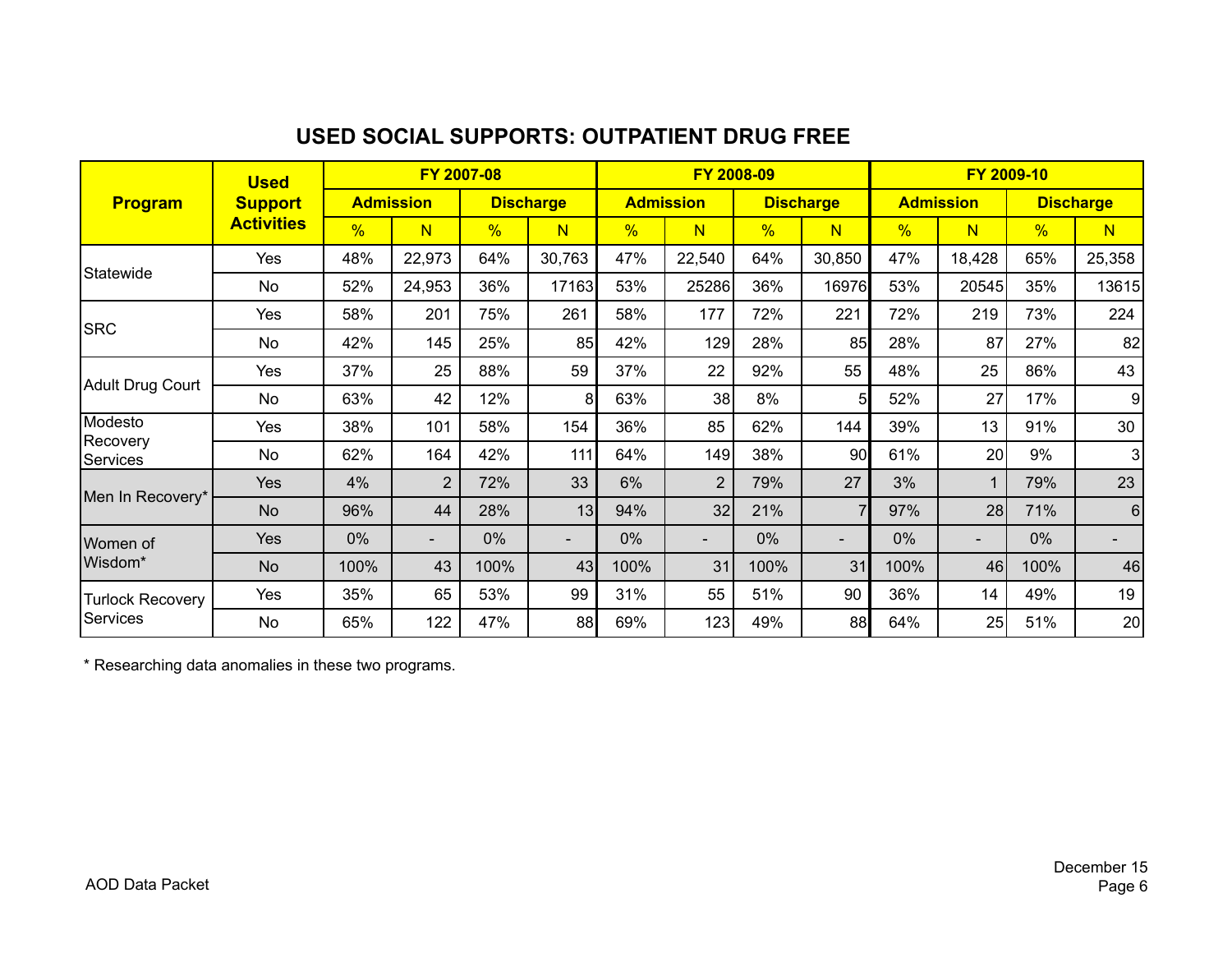### **MEDICAL/HEATH ISSUES: RESIDENTIAL**

|                |                          |      |                  | FY 2007-08       |                 |                  |       | FY 2008-09       |       | FY 2009-10       |       |                  |       |
|----------------|--------------------------|------|------------------|------------------|-----------------|------------------|-------|------------------|-------|------------------|-------|------------------|-------|
| <b>Program</b> | <b>Population</b>        |      | <b>Admission</b> | <b>Discharge</b> |                 | <b>Admission</b> |       | <b>Discharge</b> |       | <b>Admission</b> |       | <b>Discharge</b> |       |
|                |                          | $\%$ | N                | %                | N               | %                | N     | $\frac{9}{6}$    |       | %                | N     | $\frac{1}{2}$    | N     |
| Statewide      | <b>IER Visits</b>        | 11%  | 2,949            | 7%               | .902            | 11%              | 3,154 | 8%               | 2,101 | 13%              | 2,926 | 9%               | 1,989 |
|                | Overnight Hospital Stays | 5%   | .300             | 2%               | 513             | 5%               | .341  | 2%               | 530   | 5%               | .194  | 2%               | 466   |
| <b>ISRC</b>    | <b>IER Visits</b>        | 20%  | 132              | 12%              | 84              | 19%              | 137   | 13%              | 96    | 28%              | 133   | 22%              | 104   |
|                | Overnight Hospital Stays | 6%   | 39               | 2%               | 10 <sub>1</sub> | 6%               | 45    | 1%               |       | 7%               | 31    | 2%               |       |

### **MEDICAL/HEATH ISSUES: DAY CARE HABILITATIVE**

|                   |                          |               |                  | FY 2007-08    |                  |               |                  | FY 2008-09       |     |                  |     | FY 2009-10       |                 |
|-------------------|--------------------------|---------------|------------------|---------------|------------------|---------------|------------------|------------------|-----|------------------|-----|------------------|-----------------|
| <b>Program</b>    | <b>Population</b>        |               | <b>Admission</b> |               | <b>Discharge</b> |               | <b>Admission</b> | <b>Discharge</b> |     | <b>Admission</b> |     | <b>Discharge</b> |                 |
|                   |                          | $\frac{1}{2}$ | N                | $\frac{9}{6}$ | N                | $\frac{9}{6}$ | N                | $\frac{1}{2}$    |     | $\frac{1}{2}$    | N   | $\frac{1}{2}$    | N               |
|                   | <b>IER Visits</b>        | 10%           | 491              | 5%            | 247              | 11%           | 426              | 6%               | 239 | 12%              | 353 | 6%               | 185             |
| Statewide         | Overnight Hospital Stays | 4%            | 200              | 2%            | 105              | 5%            | 180              | 2%               | 84  | 5%               | 157 | 2%               | 69              |
| <b>ISRC</b>       | <b>ER Visits</b>         | 8%            | 24               | 3%            |                  | 15%           | 39 <sub>l</sub>  | 4%               | 10  | 18%              |     | 10%              | -81             |
|                   | Overnight Hospital Stays | $1\%$         |                  | $1\%$         |                  | 2%            |                  | $1\%$            |     | 4%               |     | 1%               |                 |
| <b>First Step</b> | <b>ER Visits</b>         | 20%           | 26               | 8%            |                  | 21%           | 19 <sub>l</sub>  | 9%               |     | 24%              |     | 19%              | 12 <sup>1</sup> |
|                   | Overnight Hospital Stays | 11%           | 15               | 5%            |                  | 11%           | 10               | 0%               |     | 6%               |     | 3%               | $\overline{2}$  |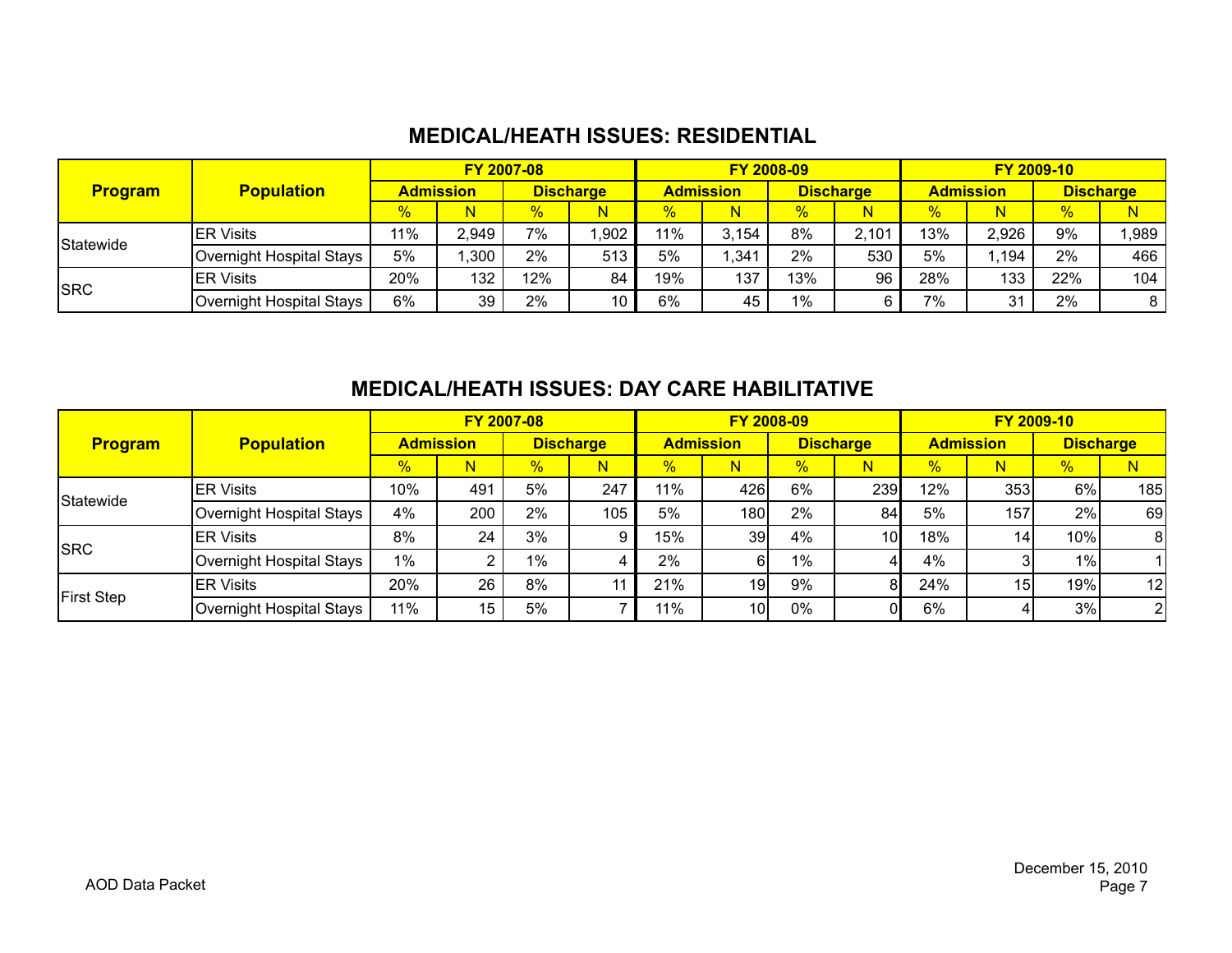## **MEDICAL/HEATH ISSUES: OUTPATIENT DRUG FREE**

|                         |                          |       |                  | FY 2007-08 |                  |       | FY 2008-09       |               |                  |               | FY 2009-10       |       |                  |
|-------------------------|--------------------------|-------|------------------|------------|------------------|-------|------------------|---------------|------------------|---------------|------------------|-------|------------------|
| <b>Program</b>          | <b>Population</b>        |       | <b>Admission</b> |            | <b>Discharge</b> |       | <b>Admission</b> |               | <b>Discharge</b> |               | <b>Admission</b> |       | <b>Discharge</b> |
|                         |                          | %     | N                | %          | N                | $\%$  | N                | $\frac{9}{6}$ | N                | $\frac{1}{2}$ | N                | %     | N                |
| Statewide               | <b>ER Visits</b>         | 6%    | 2,818            | 3%         | 3,952            | 6%    | 2,649            | 3%            | 1,297            | 6%            | 2,288            | 3%    | 1,247            |
|                         | Overnight Hospital Stays | 2%    | 934              | 1%         | 529              | 2%    | 812              | $1\%$         | 468              | 2%            | 709              | 1%    | 401              |
| <b>SRC</b>              | <b>ER Visits</b>         | 3%    | 9                | 0%         |                  | 5%    | 14               | 2%            |                  | 13%           | 40               | 1%    | 3                |
|                         | Overnight Hospital Stays | 2%    | 6.               | 0%         |                  | 1%    | 31               | $1\%$         |                  | 2%            |                  | 0%    | 01               |
|                         | <b>ER Visits</b>         | 5%    | 3                | 2%         |                  | 5%    | 31               | 3%            | 2                | 10%           |                  | 4%    | $\overline{2}$   |
| Adult Drug Court        | Overnight Hospital Stays | 2%    |                  | 0%         | ΩI               | 0%    | ΩI               | 2%            |                  | 2%            |                  | 0%    | Οl               |
| Modesto Recovery        | <b>ER Visits</b>         | 4%    | 10               | 2%         | 4                | 5%    | 11 <sub>1</sub>  | 0%            | ΩI               | 0%            |                  | 3%    |                  |
| <b>Services</b>         | Overnight Hospital Stays | 0%    |                  | 1%         | 3 <sub>l</sub>   | 1%    | 2                | 0%            |                  | 0%            |                  | $0\%$ | Οl               |
|                         | <b>ER Visits</b>         | 0%    | 0                | 0%         | ΩI               | $0\%$ | 01               | 0%            | ΩI               | 0%            |                  | 0%    | 01               |
| Men In Recovery         | Overnight Hospital Stays | 0%    | 0                | 0%         | ΩI               | 0%    | ΩI               | 0%            | ΩI               | 0%            |                  | $0\%$ | Οl               |
| Women of Wisdom         | <b>ER Visits</b>         | 0%    | O.               | 0%         | ΩI               | $0\%$ | 0 <sub>1</sub>   | 0%            | n١               | 8%            | З                | 0%    | 01               |
|                         | Overnight Hospital Stays | 0%    | 0                | 0%         |                  | 0%    | ΩI               | $0\%$         |                  | 3%            |                  | $0\%$ | 01               |
| <b>Turlock Recovery</b> | <b>ER Visits</b>         | 4%    |                  | 4%         |                  | 15%   | 27               | 12%           | 21               | 36%           | 14               | 49%   | 19               |
| <b>Services</b>         | Overnight Hospital Stays | $1\%$ |                  | 1%         |                  | 5%    | 8 <sup>1</sup>   | 4%            |                  | 64%           | 25               | 51%   | 20               |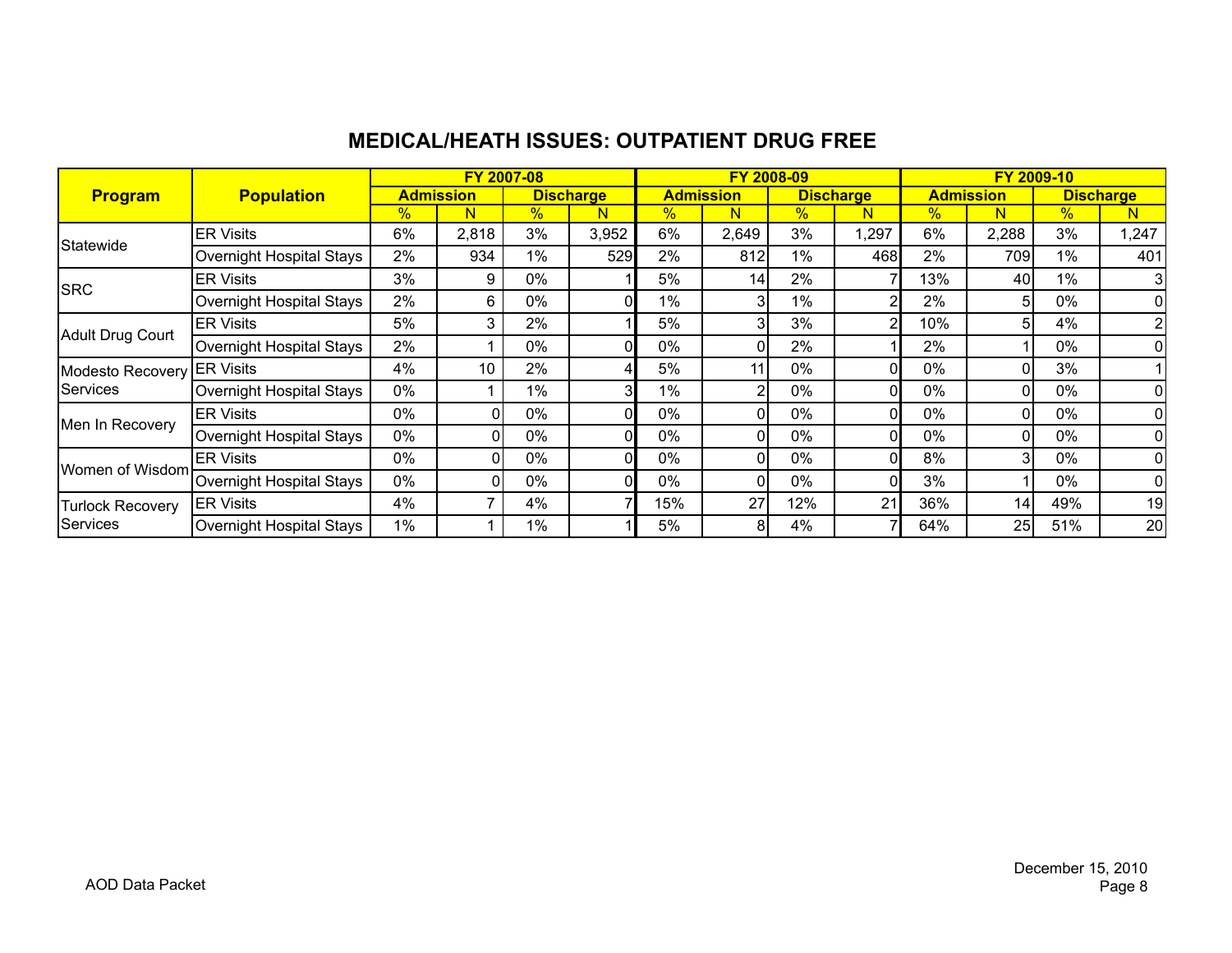#### **CRIMINAL JUSTICE ISSUES: RESIDENTIAL**

| <b>Program</b>   | <b>Criminal</b><br><b>Justice Event</b> | FY 2007-08       |       |                  |      | <b>FY 2008-09</b> |       |                  |      | FY 2009-10       |       |                  |      |
|------------------|-----------------------------------------|------------------|-------|------------------|------|-------------------|-------|------------------|------|------------------|-------|------------------|------|
|                  |                                         | <b>Admission</b> |       | <b>Discharge</b> |      | <b>Admission</b>  |       | <b>Discharge</b> |      | <b>Admission</b> |       | <b>Discharge</b> |      |
|                  |                                         |                  | N     |                  |      | ℅                 |       | %                |      | $\%$             |       | %                |      |
| <b>Statewide</b> | <b>IArrests</b>                         | 15%              | 3,800 | 2%               | 570  | 16%               | 4.269 | 3%               | 675  | 13%              | 3.096 | 2%               | 520  |
|                  | Jail Days                               | 28%              | 7,235 | 5%               | .281 | 28%               | 7,750 | 5%               | .364 | 25%              | 5.852 | 4%               | ,001 |
| <b>SRC</b>       | IArrests                                | 13%              | 90    | 3%               | 18   | 13%               | 93    | 3%               | 18   | 13%              | 61    | 3%               | 15   |
|                  | Jail Days                               | 15%              | 103   | 3%               | ິ    | 17%               | 121   | 3%               | 22   | 13%              | 59    | 3%               | 12   |

#### **CRIMINAL JUSTICE ISSUES: DAY CARE HABILITATIVE**

| <b>Program</b> | <b>Criminal</b>      | FY 2007-08       |     |                  |     | FY 2008-09       |     |                  |     | <b>FY 2009-10</b> |            |                  |    |
|----------------|----------------------|------------------|-----|------------------|-----|------------------|-----|------------------|-----|-------------------|------------|------------------|----|
|                | <b>Justice Event</b> | <b>Admission</b> |     | <b>Discharge</b> |     | <b>Admission</b> |     | <b>Discharge</b> |     | <b>Admission</b>  |            | <b>Discharge</b> |    |
|                |                      |                  |     |                  |     | $\%$             | N   | $\%$             | 'N. | $\frac{1}{2}$     |            | ℅                |    |
| Statewide      | IArrests             | 12%              | 549 | 4%               | 178 | 11%              | 432 | 3%               | 112 | 9%                | <b>269</b> | 2%               | 58 |
|                | Jail Days            | 15%              | 696 | 4%               | 191 | 14%              | 538 | 3%               | 119 | 11%               | 318        | 2%               | 66 |
| SRC            | <b>IArrests</b>      | 6%               | 16  | 1%               |     | 3%               | 8   | $0\%$            |     | 6%                | 51         | 1%1              |    |
|                | Jail Days            | 6%               | 18  | 1%               |     | 3%               |     | 1%               |     | 5%                |            | 1%1              |    |
| First Step     | Arrests              | 6%               |     | 2%               |     | 7%               | 6   | 2%               |     | 3%                |            | 0%               | 0l |
|                | Jail Days            | 7%               |     | 1%               |     | 9%               | 8   | 3%               |     | 8%                | 51         | 0%               | 01 |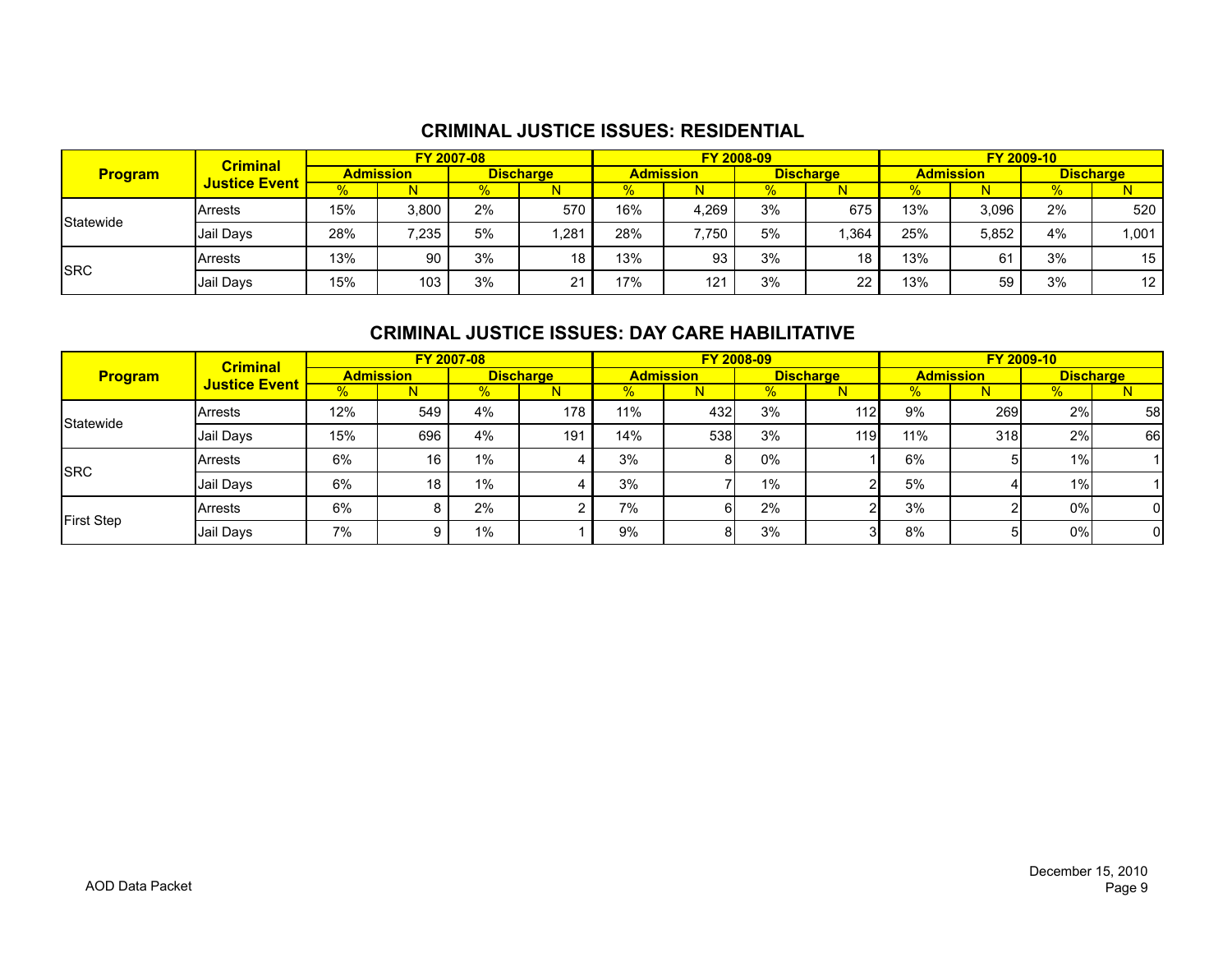| <b>Program</b>               |                                         | FY 2007-08       |       |                  |       | FY 2008-09       |                 |                  |                | FY 2009-10       |                 |                  |                |
|------------------------------|-----------------------------------------|------------------|-------|------------------|-------|------------------|-----------------|------------------|----------------|------------------|-----------------|------------------|----------------|
|                              | <b>Criminal</b><br><b>Justice Event</b> | <b>Admission</b> |       | <b>Discharge</b> |       | <b>Admission</b> |                 | <b>Discharge</b> |                | <b>Admission</b> |                 | <b>Discharge</b> |                |
|                              |                                         | %                | N     | $\frac{9}{6}$    | N     | $\frac{9}{6}$    | N               | $\frac{9}{6}$    | N.             | $\frac{9}{6}$    | N               | %                | N              |
| Statewide                    | Arrests                                 | 15%              | 6,932 | 4%               | 1,971 | 14%              | 6,653           | 4%               | 1,865          | 12%              | 4,729           | 3%               | 1,336          |
|                              | Jail Days                               | 18%              | 8,820 | 5%               | 2285  | 18%              | 8557            | 4%               | 2069           | 16%              | 6350            | 4%               | 1620           |
|                              | <b>Arrests</b>                          | 8%               | 29    | 2%               |       | 4%               | 12              | 2%               | 61             | 4%               | 12 <sup>1</sup> | 2%               | 5              |
| <b>SRC</b>                   | Jail Days                               | 11%              | 37    | 2%               | 6     | 5%               | 14              | 1%               | Δ              | 4%               | 13 <sup>l</sup> | $1\%$            | $\overline{2}$ |
|                              | Arrests                                 | 28%              | 19    | 9%               | 6     | 27%              | 16 <sup>1</sup> | 10%              | 61             | 40%              | 21              | 14%              | 7              |
| Adult Drug Court             | Jail Days                               | 73%              | 49    | 12%              | 8     | 69%              | 41              | 12%              | $\overline{7}$ | 75%              | 39              | 12%              | $6 \mid$       |
| Modesto Recovery             | Arrests                                 | 6%               | 15    | 1%               |       | 3%               | 81              | $1\%$            | 3              | 6%               | $\overline{2}$  | 3%               |                |
| Services                     | Jail Days                               | 6%               | 16    | $0\%$            |       | 3%               |                 | $1\%$            | $\overline{2}$ | $0\%$            | Οl              | 3%               |                |
|                              | Arrests                                 | 2%               |       | 0%               | ΩI    | 6%               | 2               | $0\%$            | 0              | 3%               |                 | 0%               | $\overline{0}$ |
| Men In Recovery              | Jail Days                               | 100%             | 46    | 100%             | 46    | 100%             | 34              | 100%             | 34             | 100%             | 29              | 100%             | 29             |
| Women of Wisdom              | <b>Arrests</b>                          | 21%              | 9     | 2%               |       | 0%               | ΩI              | $0\%$            | 0l             | 11%              | 5 <sup>1</sup>  | 2%               |                |
|                              | Jail Days                               | 98%              | 42    | 98%              | 42    | 100%             | 31              | 100%             | 31             | 100%             | 46              | 96%              | 44             |
| Turlock Recovery<br>Services | Arrests                                 | 5%               | 10    | 5%               | Й     | 3%               | 51              | 2%               |                | 3%               |                 | 0%               | $\overline{0}$ |
|                              | Jail Days                               | 5%               | 9     | 2%               |       | 5%               | 81              | 3%               | 51             | 5%               | 2 <sup>1</sup>  | 0%               | $\overline{0}$ |

#### **CRIMINAL JUSTICE ISSUES: OUTPATIENT DRUG FREE**